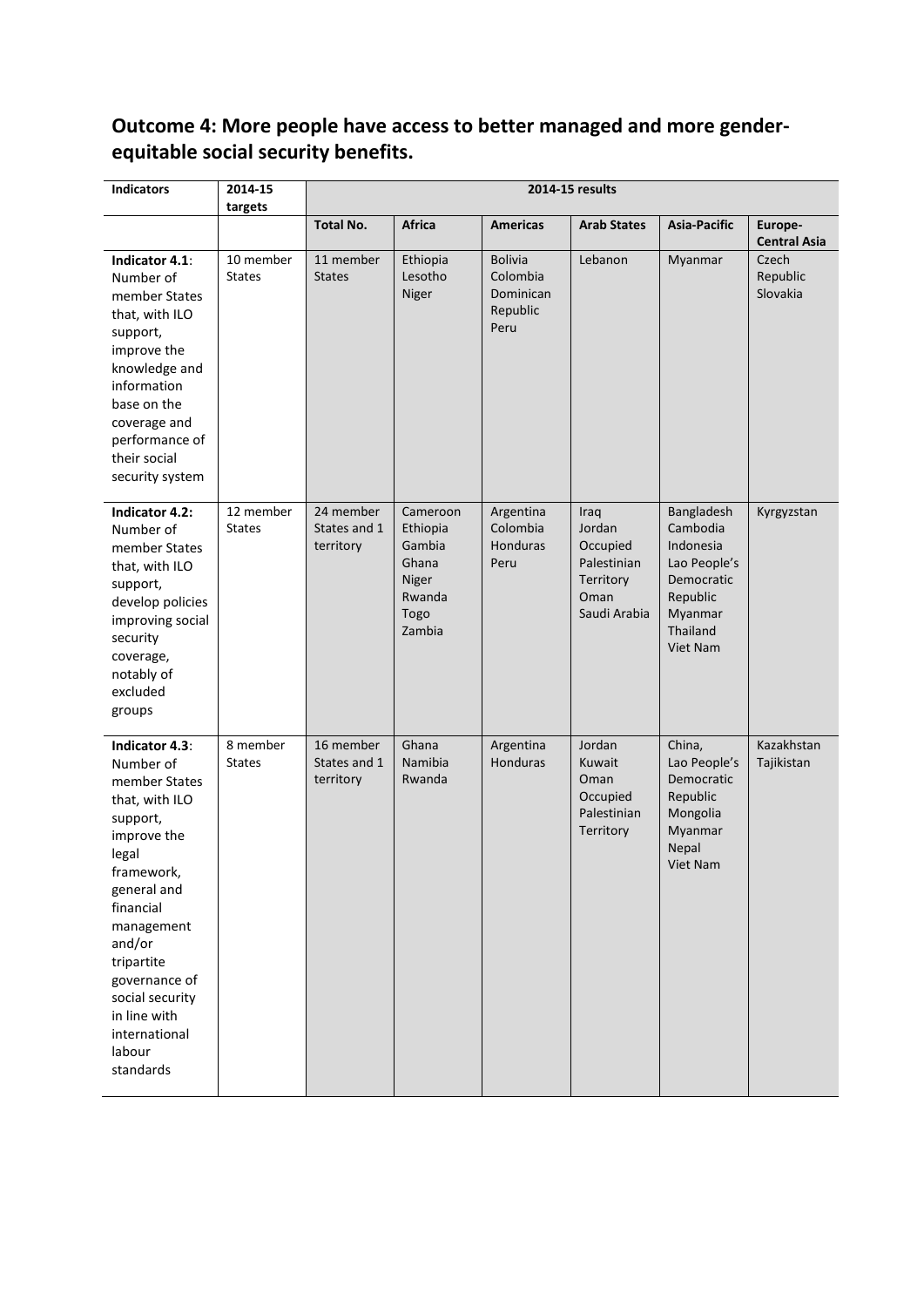# *How the strategy delivered on the two or three areas of focus identified in the programme and budget 2014-15*

As the global economic recovery continues, persistent poverty and increased inequality remain barriers to development and the need for adequate and sustainable social protection systems is greater than ever.

During the biennium, in synergy with the ACI on Creating and extending social protection floors (ACI/SPF) and in line with the 2011 Social Security Plan of Action, the Office delivered support through several types of action as part of its two-dimensional social security extension strategy. It provided guidance and benchmarks for social protection assessments and implementation to support countries in the application of ILO standards and developed and shared knowledge, including with UN agencies and ILO-led communities of practice. Through direct intervention and capacity-building efforts, it provided support for drafting legislation and regulations, improving governance and performance, and assessing the financial, fiscal, and economic implications of reforms.

#### *How the strategy delivered support to constituents*

The Office led efforts to make the case for social protection floors (SPFs), as defined in ILO Recommendation 202, to UN Member States during the negotiations on the Sustainable Development Goals (SDGs). Social protection, including SPFs, are listed among the targets for the Goals on ending poverty, reducing inequalities, achieving universal health and increasing gender equality (1.3, 3.8, 5.4 and 10.4).

The Office has expanded its range of standard-setting knowledge products. The ILO flagship publication, the World Social Protection Report 2014–15 (WSPR), highlights progress, gaps and institutional arrangements in the area of global social protection and provides statistics on coverage, benefits, and public expenditure. It is the most comprehensive global source of social protection statistics. A series of policy papers (7), policy briefs and country notes (19), working papers (12) and other materials on best practices and country experiences has been developed in order to strengthen the evidence base and assist constituents in their efforts to expand social protection. Knowledge dissemination has also been strengthened by the new ILO Social Protection Platform; the newsletter, "Social Protection Outlook", which has more than 6,500 subscribers; and active use of social media.

The Social Protection Floors Recommendation, 2012 (No. 202), reinforced by the recently adopted Transition from the Informal to the Formal Economy Recommendation, 2015 (No. 204), calls for the expansion of protection beyond formal sector workers and their dependents. Through national dialogue, ILO supported countries' efforts to design, reform and assess the financial implications of their social protection schemes in order to extend coverage to excluded populations. During the biennium, 10 member States developed national social protection policies or national development plans, several of which expand social protection coverage to include the informal economy. In Indonesia, for example, the ILO supported the development, through tripartite dialogue, of a national plan that will include 2.2 million informal economy workers in social security programmes. In Colombia, it provided assistance with the establishment of the National Decent Work Development Plan 2014-2018, including a new scheme for self-employed persons earning less than the minimum wage. It also supported improvements in governance and delivery by helping to strengthen coordination among national social protection actors.

In fragile States, the Office reinforced constituents' capacities through an integrated approach in which short-term interventions, such as public works and skills development, are entry points for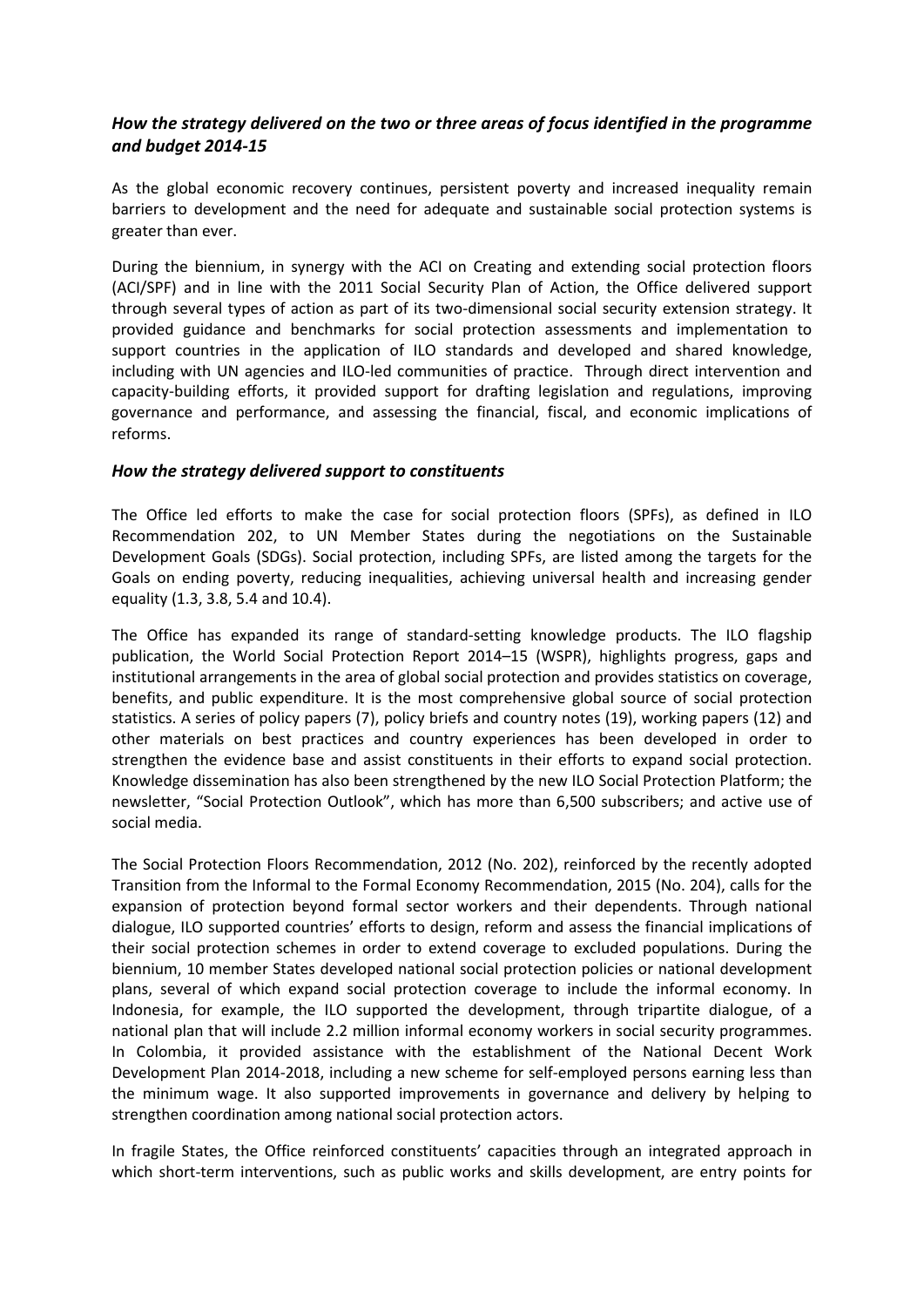longer-term commitments to the promotion of quality employment. In Myanmar, Cambodia, Niger and Pakistan, it applied its Assessment-Based National Dialogue (ABND) methodology to the development and implementation of extension strategies. In response to the Ebola outbreak in West Africa, ILO and UNICEF co-led the Infrastructure and Basic Services working group and promoted the incorporation of humanitarian assistance into national social protection systems, addressing health care staff deficits, improving OSH and implementing universal health coverage.

The ILO provided legal, policy and actuarial support to 14 member States and 1 territory to develop or adopt legislation or policy to establish new schemes and cover additional contingencies in line with the Social Security (Minimum Standards) Convention, 1952 (No. 102). For example, it helped the Government of the Occupied Palestinian Territory to develop its first social security law for private sector workers and their families in order to provide coverage to 82,000 workers in 2016 and 336,000 workers by 2030.

The Office also provided awareness-raising and technical advice concerning the compensation of occupational accident victims. As Chair of the Rana Plaza Coordination Committee in Bangladesh, it was instrumental in developing a comprehensive process for supporting victims and their families and promoting OSH. In line with Convention No. 121, it is now supporting the development of a national occupational injury insurance scheme for workers in the ready-made garment sector and supply chain to be extended to all workers at a later stage.

Providing a benchmark for effective social security design, implementation and monitoring, ILO's public Social Security Inquiry database was expanded to include internationally comparable administrative data on expenditure from approximately 104 countries. It is the most comprehensive source of social protection statistics and informed ILO's WSPR (2014–15). It also supported the development of inter-departmental work on decent work indicators and benchmarks, including benefit adequacy, reference wages, and income replacement rates for EU countries. This served to advise the 2015 European Council Adequacy Report.

Building constituent capacity in the design, implementation and governance of social security systems, including SPFs, was reinforced. A total of (850 constituents) were enrolled in ITC-Turin courses, including the Academy on Social Security, specific training for social partners and countryspecific training. This enhanced the social partners' contribution to national policy-making, as evidenced by the reflection of their concerns in national policies and strategies.

On 21 November 2014, in an effort to broaden the SPF coalition and enhance social dialogue, ILO and the economic and social councils and similar institutions (ESC-SIs) adopted the Seoul Declaration on promotion of national social protection floors for all by economic and social councils and similar institutions at the International Association of Economic and Social Councils and Similar Institutions (AICESIS) - ILO Conference on "The role of ESCs-SIs and the social dialogue in the implementation of a social protection floor for all".

## *How the strategy helped to address gender equality and non-discrimination*

The ILO actively promoted gender equality, non-discrimination and the inclusion of vulnerable groups (e.g. people living with HIV/AIDS, migrant and domestic workers, etc.) in policy and scheme design. It also supported the development of maternity protection schemes in countries where they were absent or inadequate. With ILO support, Rwanda's maternity protection scheme was brought into line with ILO standards and in Ghana, an ILO feasibility study raised awareness and resulted in the inclusion of maternity protection, in line with ILO standards, in the National Social Protection Policy, which also covers women in the informal economy.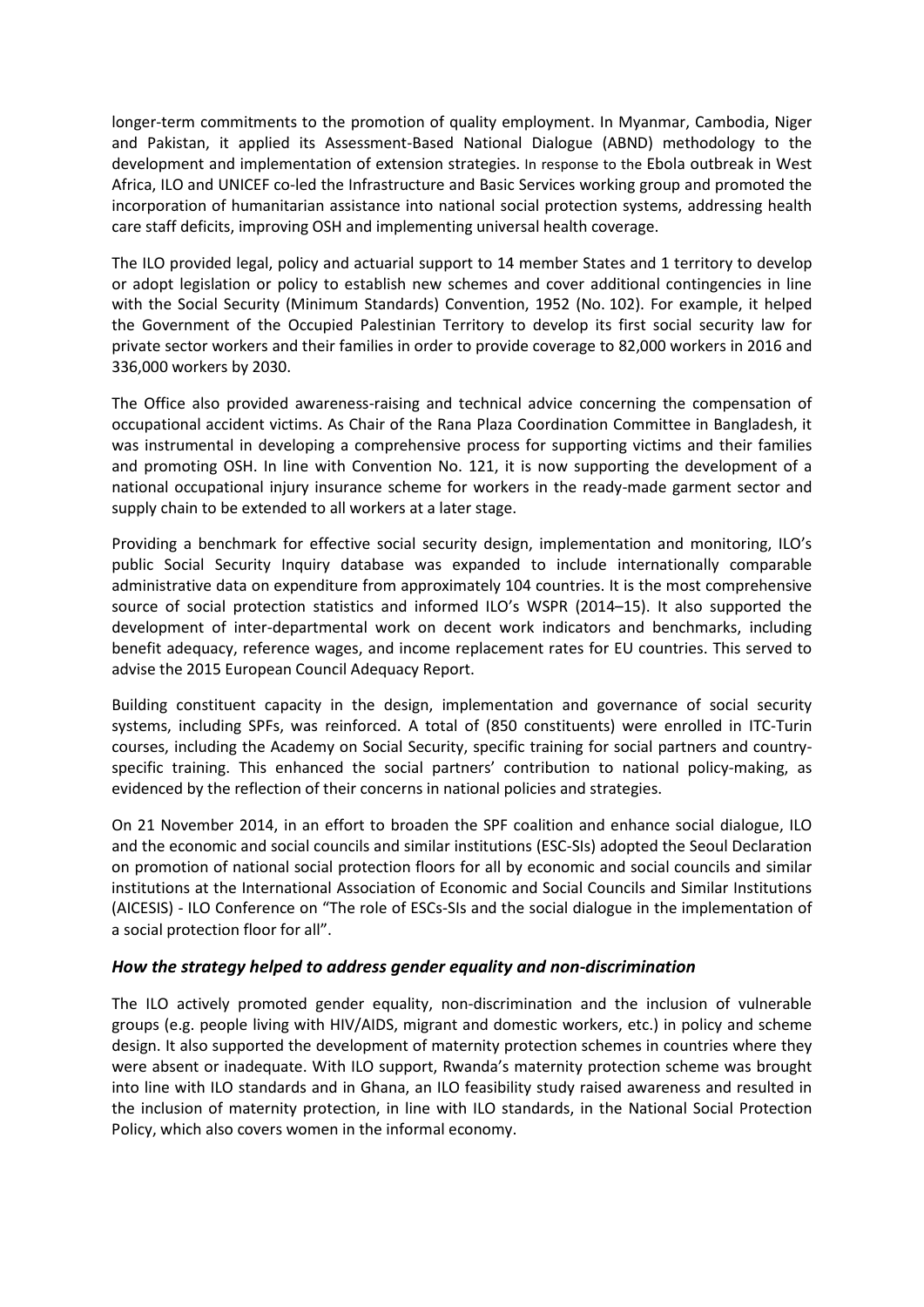The ILO also supported governments' efforts to extend social protection to women in the informal economy, including the majority of domestic workers, and ultimately to formalize domestic work. For example, the review of Thailand's Social Security Act removed a provision that excluded domestic workers from social protection.

#### *Significant external partnerships that have helped in delivering the strategy*

The ILO and World Bank led Social Protection Inter-agency Cooperation Board (SPIAC-B) continues to serve as the primary forum for social protection policy coherence between donors and development agencies. In a recent effort, interagency social protection assessment (ISPA) tools were produced.

In addition, the ILO led efforts to better coordinate activities among UN agencies and expand interagency collaboration across all regions. The UN SPF Initiative, under ILO leadership, documented efforts to extend social protection under the United Nations Development Group (UNDG) umbrella in the Asia-Pacific region. An inter-agency social protection and human rights platform was also developed.

In October 2015, the ILO launched a global business network on SPFs, highlighting the role of business in supporting State-led social protection.

The Organization has been an advisory member of the IMF Government Finance Statistics Advisory Committee with a focus on the reporting of social security benefits and financial statistics.

The ILO partnered with the International Social Security association (ISSA) to release actuarial guidelines and collaborated with the Working Group on Social Security of the International Actuarial Association that adopted the International Standard of Actuarial Practice for Social Security Programmes.

In June 2015, the ILO and the World Bank announced a Universal Social Protection Initiative, which promotes universal coverage in pursuit of the SDGs.

## *Significant outputs*

The Office has made significant efforts to support constituents and become a global knowledge leader for social protection. It generates shares and acts on policy knowledge and technical and legal advice and supports partnerships and national dialogue, thereby empowering others to advance social justice and promote social protection for all. Its hallmark knowledge products have informed policy advice upstream and ensured the promotion of ILO values and principles, increasing the Organization's reach.

| <b>Significant outputs</b>             |                                                                                                                                                                                                                                                                                                                                                                                                                                                                                                                                                                                        |
|----------------------------------------|----------------------------------------------------------------------------------------------------------------------------------------------------------------------------------------------------------------------------------------------------------------------------------------------------------------------------------------------------------------------------------------------------------------------------------------------------------------------------------------------------------------------------------------------------------------------------------------|
| Knowledge generation<br>and management | World Social Protection Report 2014/15; 7 policy papers, 12 working papers and 23 briefs and<br>country notes presenting trends and policy innovations. The WSPR and the underlying SSI<br>database position the ILO as a global leader in social protection statistics aggregation and<br>analysis.                                                                                                                                                                                                                                                                                   |
|                                        | Social protection knowledge- sharing platform and newsletter (www.social-protection.org),<br>the revised knowledge platform and use of social media networks enabled the dissemination<br>of up-to-date ILO research and policy advice to over 6,500 subscribers.                                                                                                                                                                                                                                                                                                                      |
| Upstream policy advice                 | SPIAC-B donor policy coordination and inter-agency social protection assessment (ISPA) tools.<br>Office participation and leadership as co-chair of the SPIAC-Board have ensured that it is a<br>primary forum in which social protection donors and development agencies can coordinate<br>their efforts; - that ILO values and principles, including specific references to international<br>labour standards, are embedded in the resulting tools, which are designed to be used by UN<br>agencies and international partners in providing technical advisory support to countries. |
|                                        | One-UN effort to build SPFs (with UNDG) and joint plan of action on Universal Social                                                                                                                                                                                                                                                                                                                                                                                                                                                                                                   |